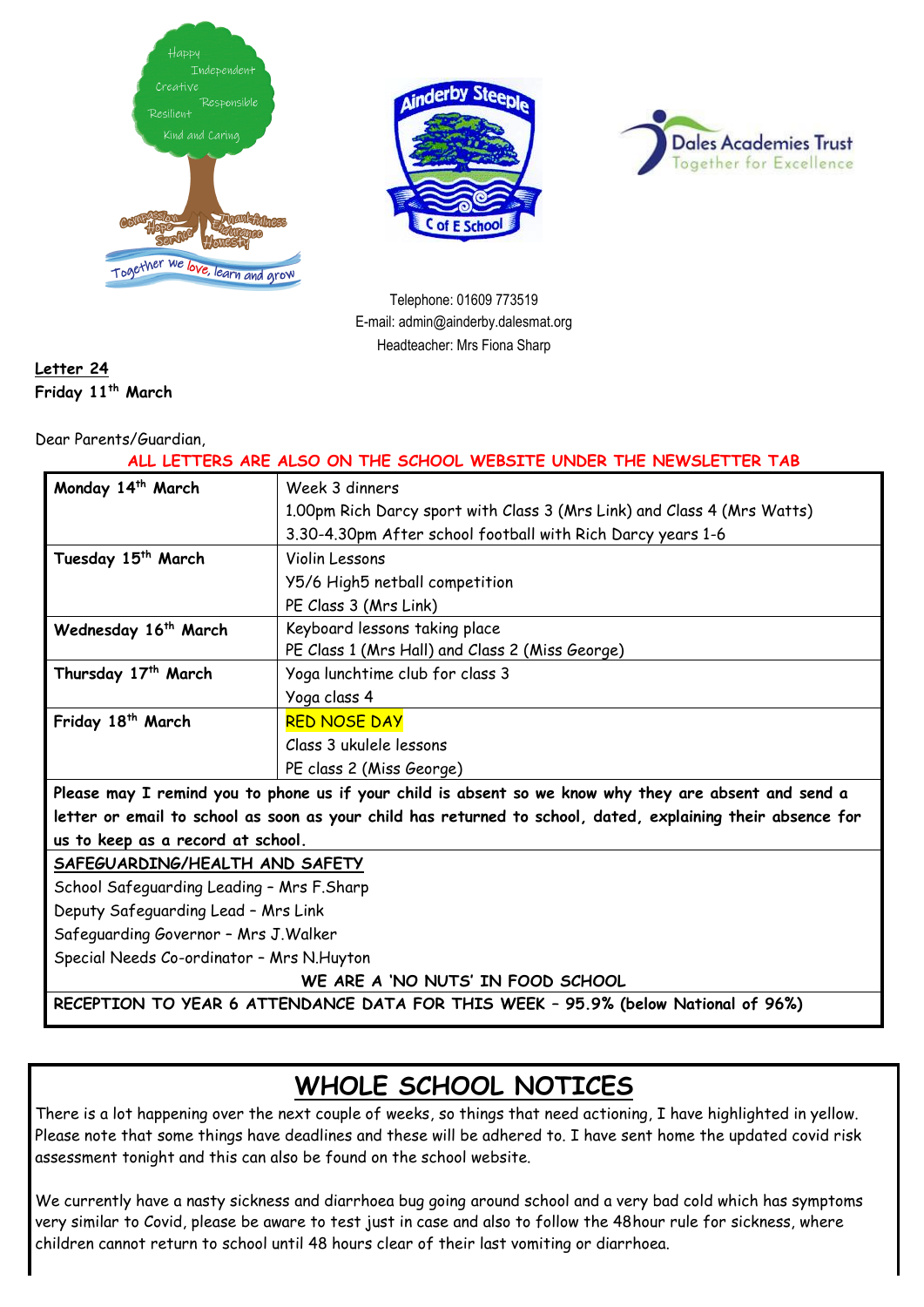#### **REDNOSE DAY- FRIDAY 18TH MARCH**

To raise money for Comic Relief, **we are asking children to wear an item of red clothing**, this could be red socks, a red top or trousers etc – as much red as you wish and any other comic relief merchandise. To raise money, **we ask for a donation to be made on MCAS**, rather than cash being brought in to school. **This can be found in the products section on MCAS active from 11.03.2022 to 21.03.2022.**

#### **CHILDREN FUND RAISING**

It is wonderful when our children take it upon themselves to do things for others. Two of our children in class 4, Scarlett and Frankie have decided to make loom band bracelets in the Ukranian colours to sell and give all the money to the Ukranian fund appeal. These are £1.50 for a tightly bound one (like the photo) or £1 for a slightly looser twined band. Please send money to school in a named envelope stating your child's name, 'Ukranian fund bracelet' and amount enclosed. They have found a charity who will offer matched funding, so all money raised will end up being doubled.



#### **PARENT TEACHER CONSULTATION APPOINTMENTS FOR ALL CHILDREN FROM PRESCHOOL TO YEAR 6 REMINDER SIGN UP BY MONDAY 14TH MARCH**

We are aiming to have parents in school for parent consultation evening this term. We are very aware that many have not been in school for a long time thanks to Covid. We will however look at having pairs of chairs and having some social distancing so that people are not mixing too much. Dates for these are Tuesday 29<sup>th</sup> March and Thursday 31<sup>st</sup> March.

Please complete the forms link below for times available for appointments. We will have a 10-minute gap between sibling appointments.

# <https://forms.office.com/r/2FFTdCxJUQ>

#### **SUMDOG COMPETITION MESSAGE FROM MRS WATTS**

There is another North Yorkshire Sumdog competition starting Friday 25<sup>th</sup> March for children in years 1-6. They only need to play for an hour or so during the whole week period to get a competitive score.

Sumdog's questions are based on accuracy and are tailored to each student's level – so everyone has a fair chance of winning. To join in the fun, visit the Sumdog site from 25<sup>th</sup> March.

### **PRESCHOOL PARENTS**

### **PLEASE CHECK THROUGH THE OTHER SCHOOL NOTICES IN CASE OTHER MESSAGES APPLY TO PRESCHOOL PARENTS**

This week in Preschool we have been celebrating why we are proud to be us. We have explored some beautiful books that have taught us all about differences and how we are all unique in our own way! We had a day learning all about Elmer the elephant and made a beautiful collage of Elmer. We've painted rainbows and discussed colours and how colours make us feel. We have talked about feelings a lot and made emotion face playdough models. We have also looked at our finger prints and talked about how we all have different prints. We have learnt a new song for shapes and will be furthering our knowledge of 2D shapes and 3D shapes into next week. This week our phonics sound was 'a'.

**FASS**

The children have loved hunting for objects around the class room and in our garden with things that start with the sound 'a'.

Next week we will be exploring and learning about the Holi festival. Holi is a traditional Hindu festival and celebrates love, colour and the start of spring.

Please use the link above to sign up for a meeting to meet with preschool staff.

**MOTHERS DAY POP UP SHOP - WEDNESDAY 23RD MARCH**

If you need to contact our preschool leader Sarah Kelly please email her at [preschool@ainderby.dalesmat.org](mailto:preschool@ainderby.dalesmat.org)